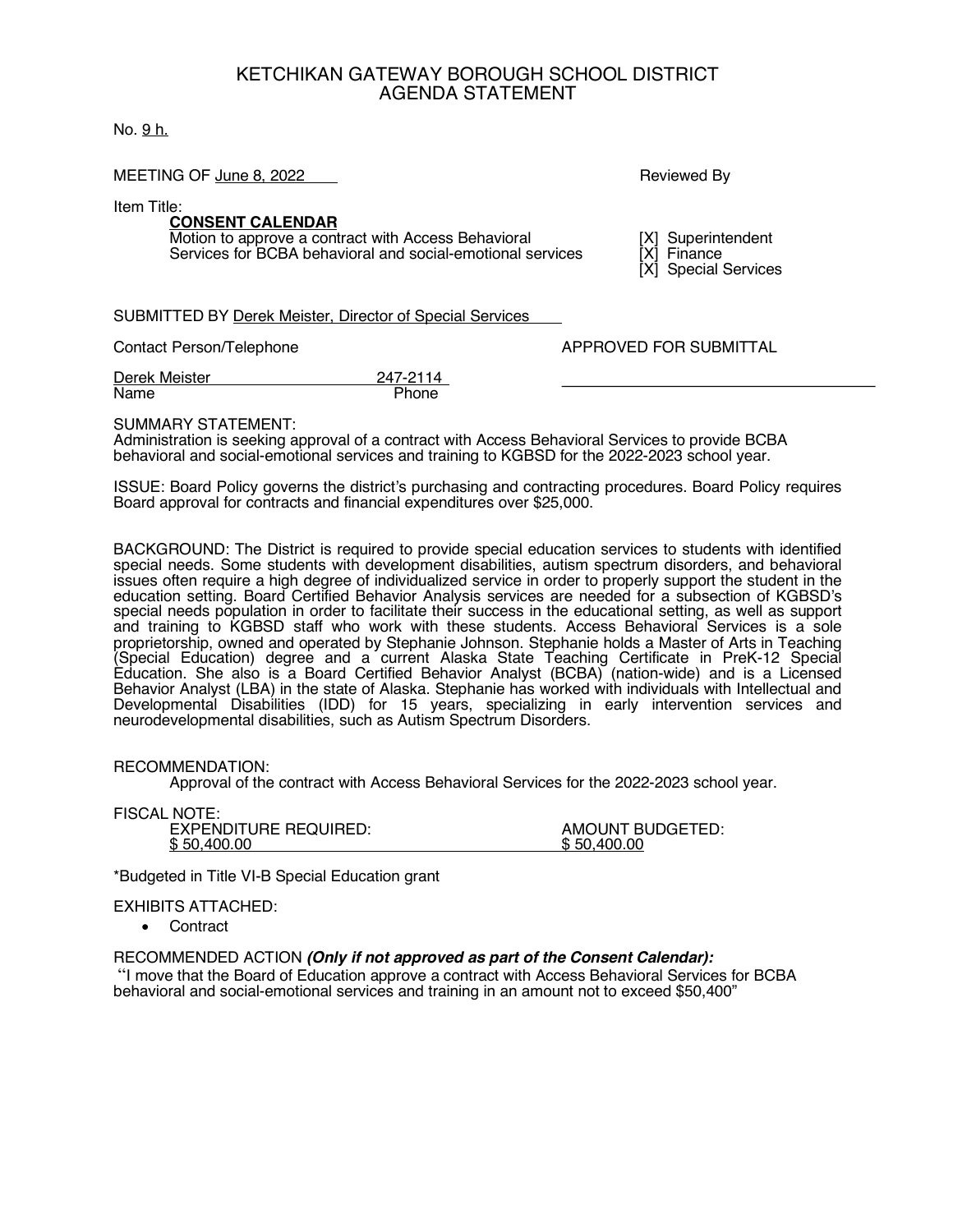## PROFESSIONAL SERVICES AGREEMENT

This Agreement is entered between Ketchikan Gateway Borough School District with principal offices at 333 Schoenbar Road, Ketchikan, AK 99901 ("District") and Stephanie Johnson (Access Behavioral Services, LLC) ("Contractor"), collectively the "Parties"

WHEREAS the District is a public school district charged with providing a free appropriate public education to students consistent with state and federal law and engages contractors as necessary to meet its obligations when it is efficient and cost-effective to do so:

WHEREAS Contractor is a board-certified behavior analyst (BCBA) authorized to do business and provide behavioral/social-emotional services within the State of Alaska:

NOW THEREFORE, the Parties mutually agree as follows:

Term. This Agreement commences on July 1, 2022 by both Parties and shall 1. continue in force and effect until the final day of the fiscal year, June 30, 2023 unless terminated earlier as set forth below. This Agreement may only be extended thereafter by mutual written agreement of the parties. The District may terminate this Agreement immediately upon a material breach of any provision of this Agreement. The District may terminate this Agreement for any reason by providing thirty (30) days advance written notice to Contractor.

2. Services. Subject to the terms and conditions of this Agreement, the District engages Contractor to provide behavioral/social-emotional services to meet the District's anticipated needs in assessments, reports, and teacher support and Contractor hereby accepts such engagement.

 $3<sub>1</sub>$ Compensation. Contractor shall invoice the District promptly following the provision of services. The District and Contractor agree that compensation for Contractor's services shall be at the rate of \$700 per day, or \$100 per hour in an amount not to exceed \$50,400. Contractor shall not bill any student or parent for services provided to the District under this Agreement.

Anticipated service volume. It is anticipated that the Contractor will be asked to  $\overline{4}$ . provide up to 72 days of service which shall consist of contact with students and district personnel as well as additional office days for completion of reports. This work may also include providing services during Extended School Year (ESY) and building behavioral systems and tools during the summer, as outlined by the Director of Special Services.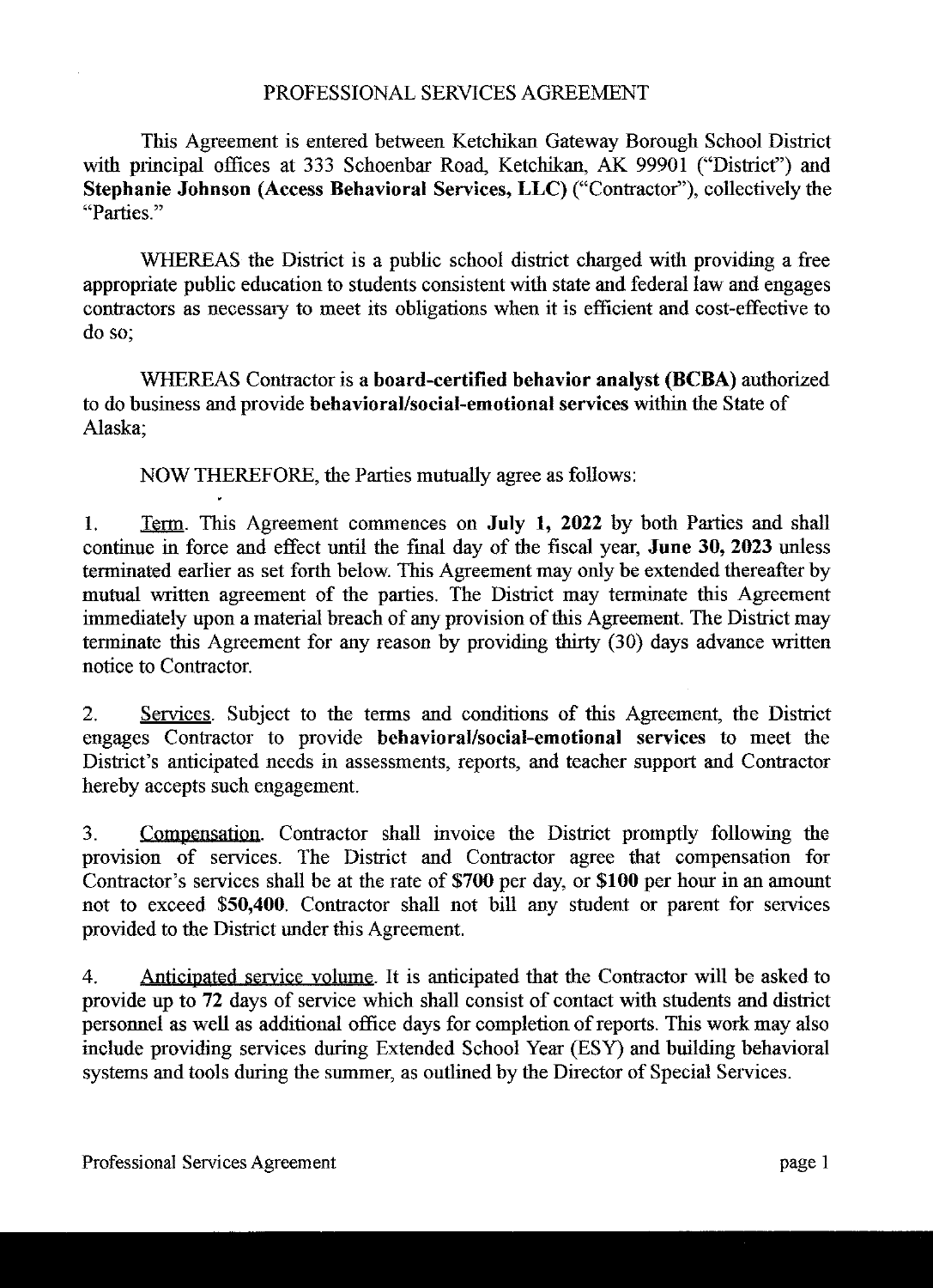5. Scheduling. Scheduling and all trips must be planned in conjunction with and authorized by the District Special Education Director or designee.

Expenses. Contractor is not responsible for any costs of travel, lodging, or other 6. expenses incurred in providing the contracted services.

Qualifications. Contactor represents that Contractor is appropriately certificated,  $7<sub>1</sub>$ licensed or otherwise credentialed to provide in Alaska the services called for by this Agreement. Contractor commits to maintaining those qualifications throughout the term of this Agreement. Contractor will upon request provide copies of current Alaska credentials and licensing to the District.

Mandatory reporting. Contractor acknowledges and affirms their mandatory 8. reporting responsibilities under AS 47.17.020.

Background check. Contractor will upon request cooperate with the District in 9. submitting to a criminal background check.

10. Legal Compliance. Contractor is responsible for compliance with all applicable laws, statutes, rules, regulations, and ordinances that may apply to the performance of Contractor's services under this Agreement. Contractor represents and warrants that it is currently in compliance and further represents that compliance will be maintained throughout the duration of the Agreement. Contractor further represents and warrants that Contractor has applied for/obtained all necessary business permits and licenses that may be required to carry out the services, including an Alaska business license and any permits that may be required by any locality in which the Contractor performs services and that Contractor will maintain such required permits for the duration of the time of providing services.

11. Insurance. Contractor shall secure and maintain throughout the term of this Agreement liability insurance with minimum limits of liability of \$1,000,000.00 per occurrence and \$2,000,000.00 aggregate from an insurer acceptable to the District. Proof of such insurance must be provided to the District upon request.

12. Independent Contractor Relationship. This Agreement shall not render Contractor or any of Contractor's agents an employee of the District. Contractor is and will remain an independent contractor in its relationship to the District and will not become District's employee by virtue of provision of the contracted services. The District shall not and shall have no obligation to withhold taxes of any kind, including income, Social Security and Medicare taxes, from payment for these services or obtain any worker's compensation insurance or other insurance of any kind on behalf of Contractor in relation to provision of these services. The District shall not provide, and neither Contractor nor any of Contractor's agents or employees are eligible to participate in, any employee health insurance, vacation pay, sick pay, TERS, PERS, or other fringe benefit plan of the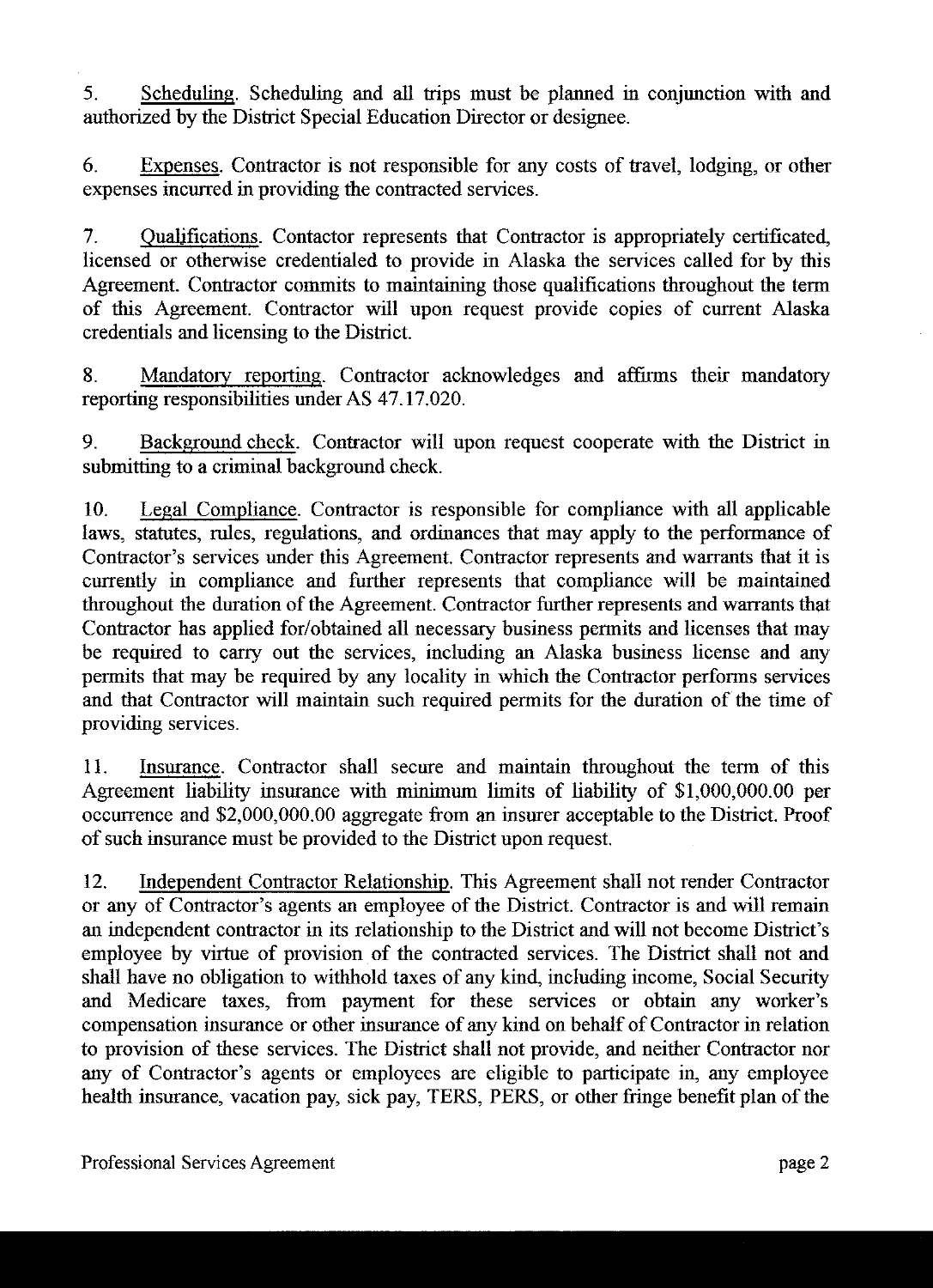District as a result of provision of services under this contract. If any government agency or court determines that Contractor should be reclassified as an employee, Contractor hereby waives any claim to District benefits and acknowledges and understands that such reclassification would not entitle Contractor to any benefits offered to District employees.

The District and Contractor agree that Contractor has the right to control and direct the means, manner and method by which the services required by this Agreement, are provided, however, that any services provided pursuant to a student's Individual Education Plan must be performed consistent with that IEP and Contractor must comply with the requirements of state and federal law and District policy governing child find, assessment, evaluation, eligibility, development and implementation of IEPs and 504 Plans and the confidentiality of student records.

Contractor shall have no right, power, or authority to bind the District to the fulfillment of any condition, contract or obligation or to create any liability binding on the District.

13. Recordkeeping. All cumulative file, IEP, and health records of District students to whom special education or related services are provided under the Agreement are District property. Upon termination of this Agreement, Contractor will deliver such records to District. The District is required by state and federal law to make available to parents any records that the District collects, maintains, or uses with respect to the identification, evaluation and education placement of a student and the provision of a free appropriate public education of their child. Contractor shall make available to the District upon reasonable request any and all records maintained by the Contractor with respect to the identification, evaluation and education placement of a student and the provision of a free appropriate public education of a student of the District to whom Contractor provides services pursuant to this Agreement. The District is also required by state and federal law to safeguard the privacy of personally identifiable information in student records. Contractor agrees and understands that confidential information including personally identifiable information regarding students will be disclosed to Contractor in the course of performance of services under this Agreement. Contractor may only use personally identifiable information from education records only for the purpose for which the disclosure to Contractor was made. Contractor will safeguard the confidentiality of such information, and redisclose such information only with the authorization of the District.

Liability and Indemnification. Contractor shall protect, defend, indemnify and 14. hold the District harmless from any claims, demands, suits, damages, expenses, liabilities or causes of action arising or resulting directly from or in connection with (1) Contractor's breach of this Agreement; (2) Contractor's acts or omissions outside the scope of this Agreement; and (3) Contractor's and/or Contractor's agent's negligent acts or omissions in performing the Services. Contractor also agrees to indemnify, protect and hold the District harmless from any and all tax liabilities and responsibilities for payment of all federal, state and local taxes, including, but not limited to, all payroll taxes, self-employment taxes, workers' compensation premiums, and any contributions imposed